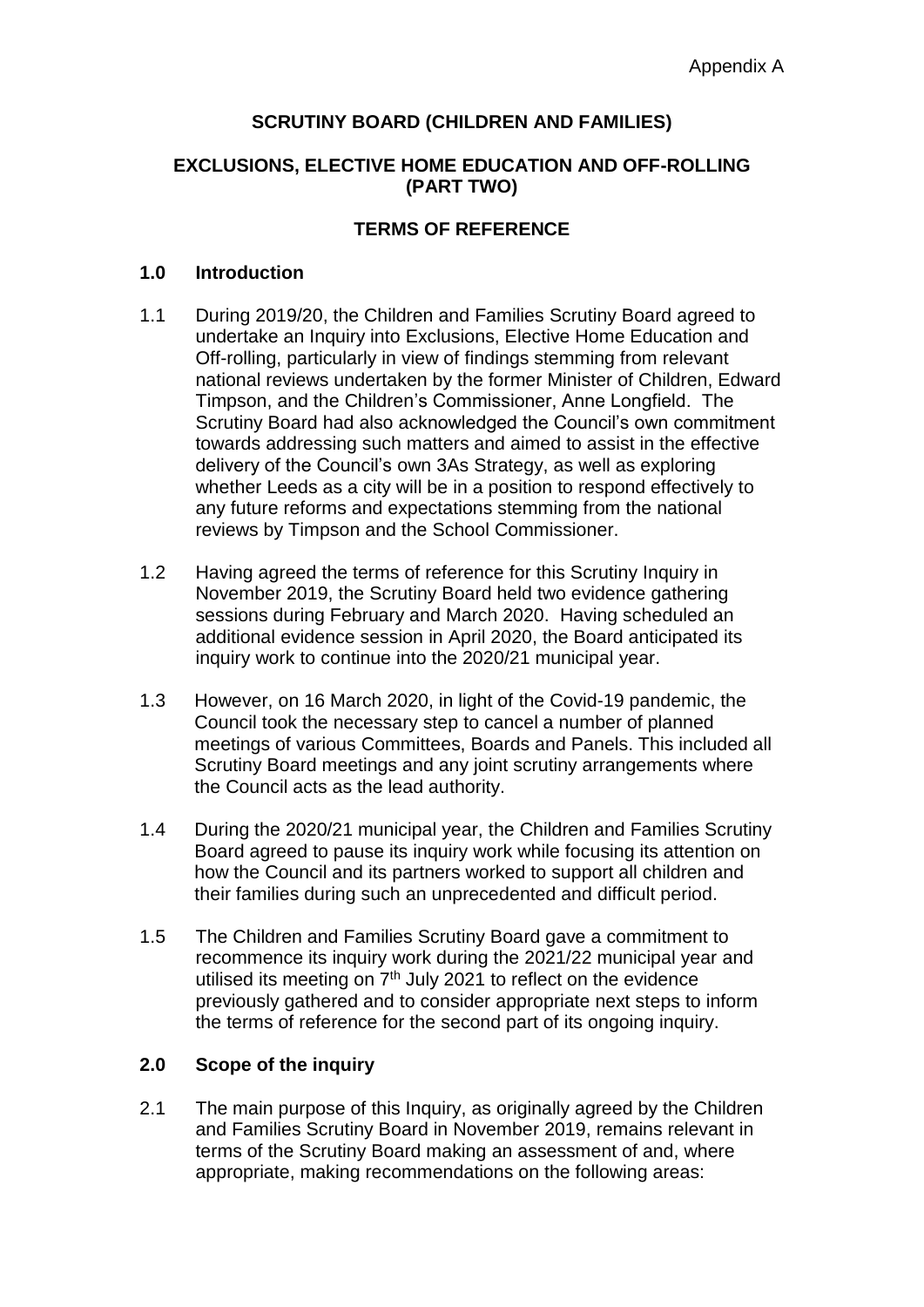- $\triangleright$  The data collated by the Council in relation to exclusions and EHE and any identified gaps that may need addressing;
- $\triangleright$  Methods of identifying and addressing the practice of off-rolling:
- $\triangleright$  The potential implications of any future reforms and expectations stemming from the recent national reviews by Timpson and the School Commissioner;
- $\triangleright$  Internal isolation approaches used by schools as a disciplinary measure;
- $\triangleright$  Examples of good practice locally in managing children identified as being at risk of exclusion and in reducing exclusion rates;
- $\triangleright$  The support available for schools in managing pupils who are at risk of exclusion, with particular reference to the role of local Area Inclusion Partnerships, and any identified gaps in this support;
- $\triangleright$  The provision of training for school governors in terms of their role in monitoring school exclusions and challenging head teachers on their strategies for reducing exclusion.
- $\triangleright$  The extent to which parents and carers are supported in understanding the exclusion process including arrangements for appeal.
- $\triangleright$  The views of young people, including case study evidence that provides an insight into the experiences of children at risk of, as well as having first-hand experience of, being excluded and the broader lessons that have been learned in terms of supporting the needs of such children.
- 2.2 In resuming its inquiry during 2021/22, the scope of the Board's work will also take into account the effects of the Covid-19 pandemic.

## **3.0 Desired Outcomes and Measures of Success**

- 3.1 It is important to consider how the Scrutiny Board will deem if their inquiry has been successful in making a difference to local people. Some measures of success may be obvious and others may become apparent as the inquiry progresses and discussions take place.
- 3.2 The primary aim of this Inquiry remains the same in terms of assisting in the effective delivery of the Council's 3As Strategy, with specific focus on reducing the number of children excluded from school. Linked to this, the Inquiry will also be exploring whether Leeds as a city will be in a position to respond effectively to any future reforms and expectations stemming from the recent national reviews by Timpson and the School Commissioner.

## **4.0 Comments of the relevant Director and Executive Member**

4.1 In line with Scrutiny Board Procedure Rule 32, where a Scrutiny Board undertakes an Inquiry the Scrutiny Board shall consult with any relevant Director and Executive Member on the terms of reference.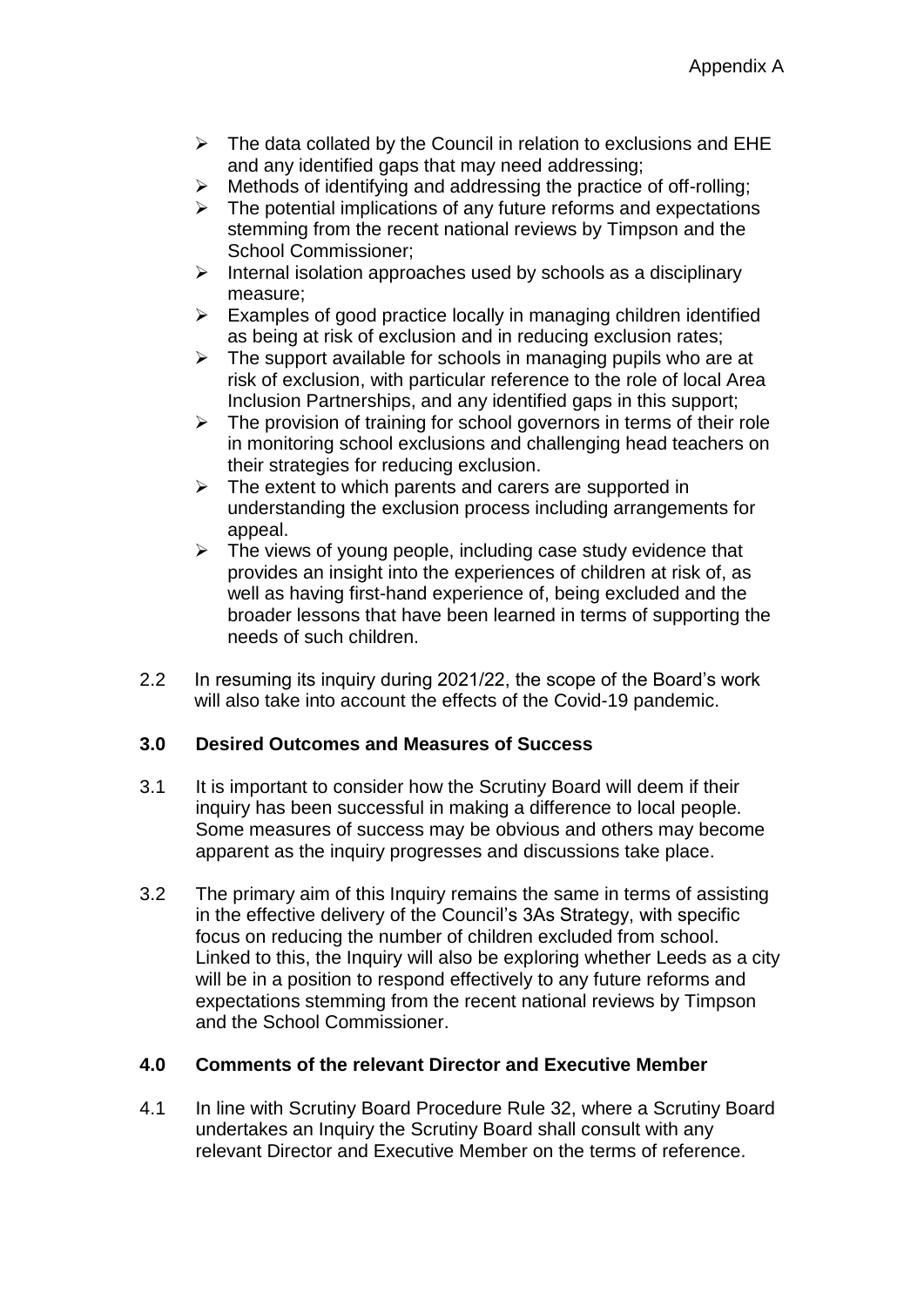### **5.0 Timetable for the inquiry**

5.1 Part two of the Scrutiny Board's Inquiry will take place over 3 sessions. It is anticipated that the Scrutiny Board will report on its inquiry findings by March 2022.

### **6.0 Submission of evidence**

#### 6.1 **Session one (Part 2) – November 2021**

To consider evidence in relation to the following:

- $\triangleright$  An update on any further developments stemming from earlier national reviews by Timpson and the School Commissioner.
- $\triangleright$  A general overview of attendance across local schools.
- $\triangleright$  Latest local figures relating to Elective Home Education (taking into account the impact of the Covid-19 pandemic) and the work being undertaken by the Council in offering support to those pupils, but also in terms encouraging and building confidence towards a return to mainstream education.

### 6.2 **Session two (Part 2) – December 2021**

To consider evidence in relation to the following:

- $\triangleright$  The experiences and views of young people and their families that have elected to be home educated.
- $\triangleright$  The experiences and views of young people and their families that have had first-hand experience of being excluded from school, including young offenders.

## 6.3 **Session three (Part 2) – February 2022**

To consider evidence in relation to the following:

- $\triangleright$  Latest local figures relating to permanent and fixed term exclusion rates, highlighting key trends and areas across the city with particularly high exclusion rates.
- The variations and effectiveness of School Behaviour Policies and exploring how the Covid-19 pandemic may have influenced such policies moving forward.
- $\triangleright$  The particular use of internal isolation approaches used by schools as a disciplinary measure;
- $\triangleright$  How schools are working closely with other partner organisations, including Youth Services, to engage with pupils particularly at risk of exclusion.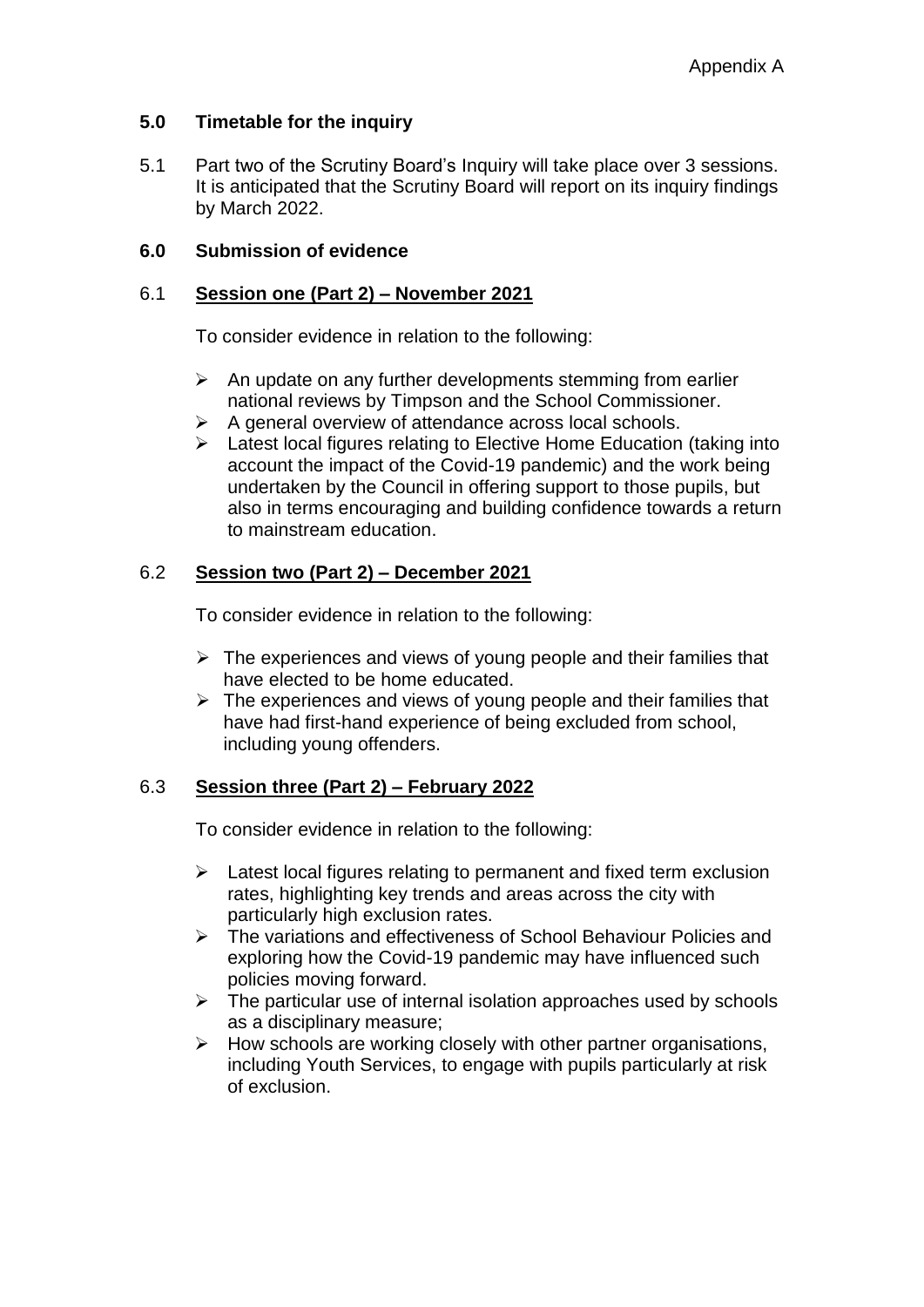## **7.0 Witnesses**

- 7.1 The following have been identified as possible contributors to this second part of the Board's inquiry work, however others may also be identified during the course of the inquiry:
	- Executive Member for Economy, Culture and Education
	- Executive Member for Adult and Children's Social Care and Health **Partnerships**
	- Director of Children and Families
	- Deputy Director for Learning
	- Head of Service Learning Inclusion
	- Head of Service Learning Improvement
	- Head Teacher representation from local primary and secondary schools
	- Chair of Governor representation from local primary and secondary schools
	- Representation from young people and their families that have elected to be home educated.
	- Representation from young people and their families that have had first-hand experience of being excluded from school, including young offenders.

# **8.0 Equality and Diversity / Cohesion and Integration**

- 8.1 The Equality Improvement Priorities have been developed to ensure our legal duties are met under the Equality Act 2010. The priorities will help the council to achieve it's ambition to be the best City in the UK and ensure that as a city work takes place to reduce disadvantage, discrimination and inequalities of opportunity.
- 8.2 Equality and diversity will be a consideration throughout the Scrutiny Inquiry and due regard will be given to equality through the use of evidence, written and verbal, outcomes from consultation and engagement activities.
- 8.3 The Scrutiny Board may engage and involve interested groups and individuals (both internal and external to the council) to inform recommendations.
- 8.4 Where an impact has been identified this will be reflected in the final inquiry report, post inquiry. Where a Scrutiny Board recommendation is agreed the individual, organisation or group responsible for implementation or delivery should give due regard to equality and diversity, conducting impact assessments where it is deemed appropriate.